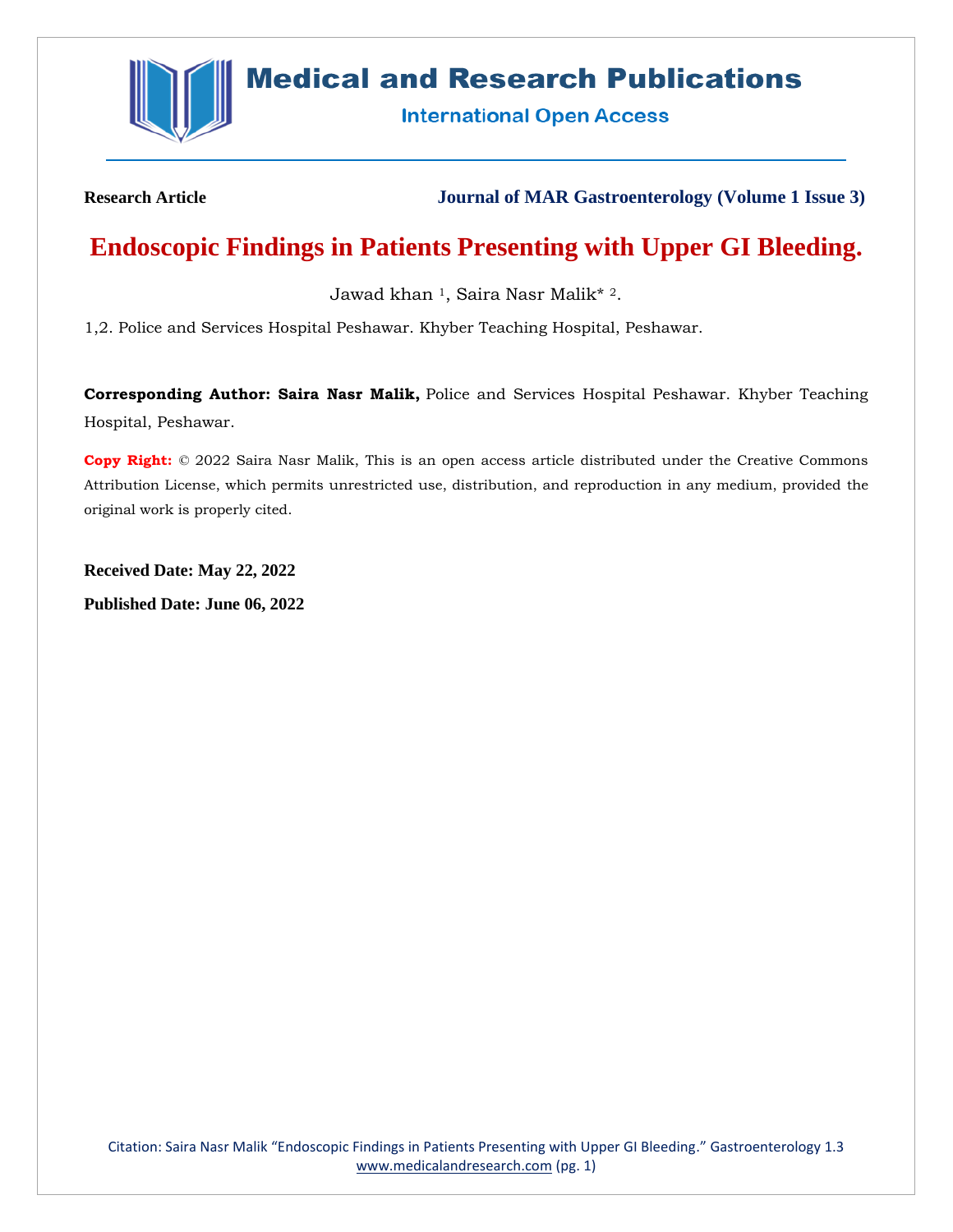## **Abstract**

#### **Background and aims**;

Upper GI bleeding is one of the commonest emergency in gastroenterology having high morbidity and mortality. It has multiple causes from mild to severe outcome. The aim of this study was to evaluate endoscopic finding in patients presenting with upper GI bleeding.

#### **Methods**

This is retrospective study which was conducting in police and services hospital and Khyber teaching hospital Peshawar from February 2021 to november 2021. All the patients presenting with upper GI bleeding was evaluated and reviewed along with their records. Data were analysed and entered using SPSS 20.

#### **Results**

Total number of patients were 430(225 males and 205 females) who underwent endoscopy presenting with upper GI bleeding. Main age of study population was 52 years with standard deviation of 15 years. Age of the youngest was 15 years while that of oldest was 85 years. More than half of the patients 224 (52%) were in between 41 to 60 years. The commonest endoscopic finding was esophageal varices 224 (52%), followed by portal hypertensive gastropathy  $64(15%)$ , erosive gastritis  $43(10%)$  and fundal varices  $34(8%)$ , and. Esophageal varices, gastropathy, gastric ulcers and upper GI malignancies were more in male patients as compared to female patients  $(p = 0.039)$  presenting with upper GI bleeding. While portal hypertensive Gastropathy, erosive esiphagitis and gastric ulcer were more present in female patients. Variceeal bleed has having greater dominancy in middle age group  $(p = 0.000)$ . Whereas erosive gastritis, gastric ulcer, and gastric erosions were more present in increased frequency in older  $($ >65 years) UGIB patients (p = 0.000).

#### **Conclusion**

UGIB was in higher frequncy in male patients as compared to females. In our study, esophageal variceal was the major cause of UGIB in this southasian countries while duodenal ulcer bleed was not as common as it is present in other parts of the world. Variceal bleeding was significantly associated with male patients having middle age groups While bleeding from duodenal ulcer was highly associated with older ages.

Citation: Saira Nasr Malik "Endoscopic Findings in Patients Presenting with Upper GI Bleeding." Gastroenterology 1.3 [www.medicalandresearch.com](http://www.medicalandresearch.com/) (pg. 2)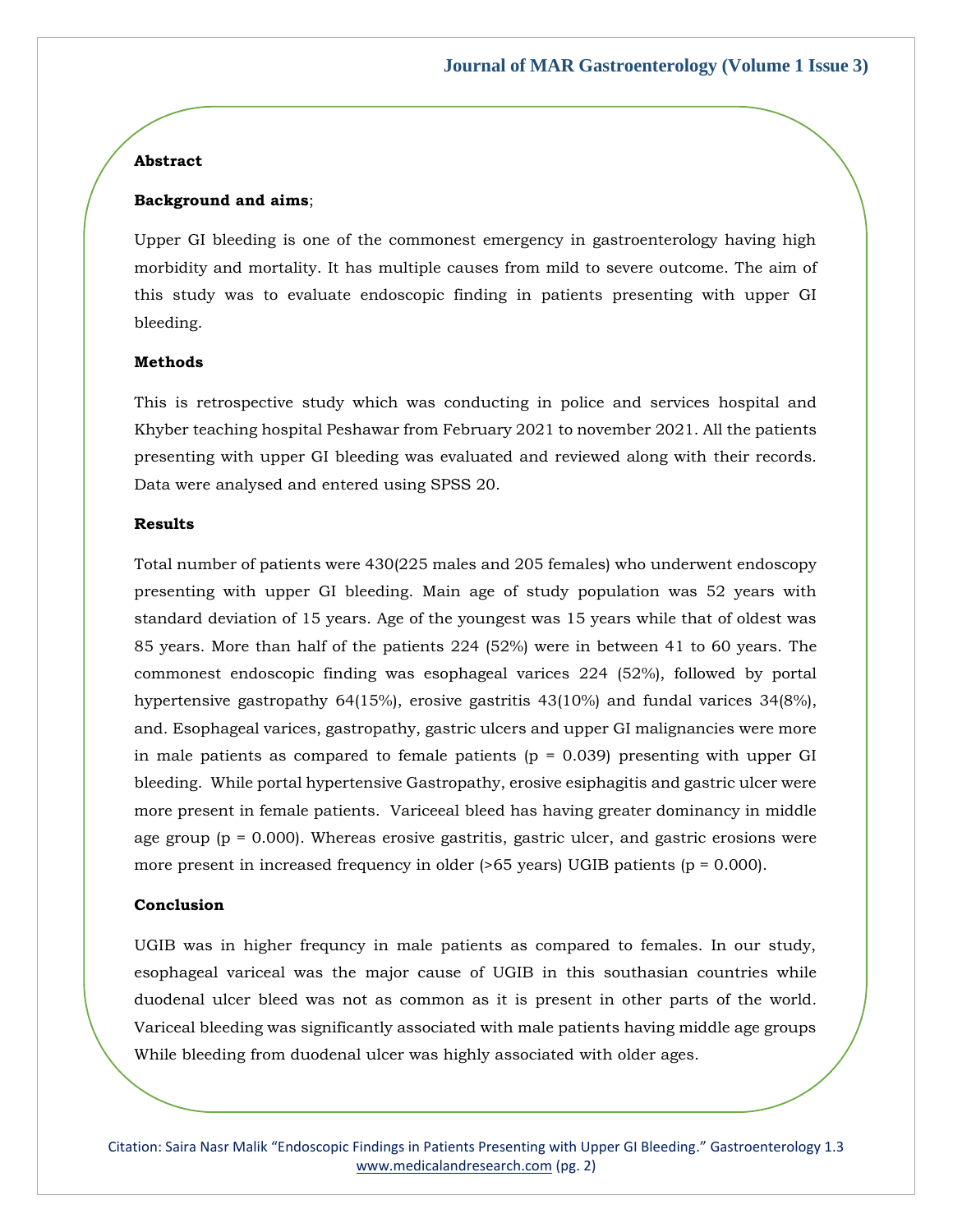## **Introduction**

Upper gastrointestinal bleeding (UGIB) is one of the commonest gastrointestinal emergency presenting in ER having high morbadity and mortality, and associated with high burden of health care resources1.Population based statistical data is important to get insight into the actual burdon on health care resources.Upper GI bleed has many causes in different parts of the world. Epidemiological data are helpful in knowing the burden of the problem, the etiology, morbidity and mortality associated with it. Recent advances in medical treatment has changed the dynamics, ethiology and treatment of UGIB. There are very few studies which have been done in Pakistan regarding etiology, morbidity and mortality of GI bleed. In Western countries,bleeding from peptic ulcer disease is still the predominant cause of UGIB1,4. recent studies showing after advancment in medical reseach mortality and rebleeding rates are going down1,2. However, some data have denied these facts3. These data shows that both mortality and morbidity remained unchanged due to upper GI bleed4.

There are some other causes of UGIB as well but in very few patients. These include angiodysplasia, aorto-enteric fistula,Dieulafoy's lesions, and hemobilia etc. Varecial bleed is a major culprit of UGIB associated with high morbidity and mortality. Esophageal varices are usually present in lower esophagus. Varices are usually found in portal hypertension as abnormal dilatation of submucosal veins in cirrhosis-related complication of portal hypertension5. In countries like asia and specially south asia, esophageal variceal bleed is the commenst and deadly cause of UGIB6,7. In contrast to other parts of the world like west. where peptic ulcer disease is number one cause of upper GI bleed. In our study, we have analyzed data of patients with acute UGIB retrospectively noted the cause, clinical presentation, morbadity and mortality related with GI bleed.

## **Materials and Methods**

This was a retrospective study. data of 430 patients who were admitted to police and services hospital and khyber teaching hospital from february 2021 to november 2021 with UGIB. The study was approved respective Ethical Committee. Patients having age of >14 years were included. Hematemesis and melena were the main symptoms of upper GI bleeding. Data was analyzed based on baseline clinical information, laboratory tests, blood unit tranfusions, endoscopy records and findings.

Demographics data (age, gender) and endoscopic findings were noted and analyized. Data were then entered into SPSS. Statistical data analysis was performed with chi-square. Statistical significance was determined at p < 0.05. analysis of information was done according to age and endoscopic diagnosis and presented in table forms.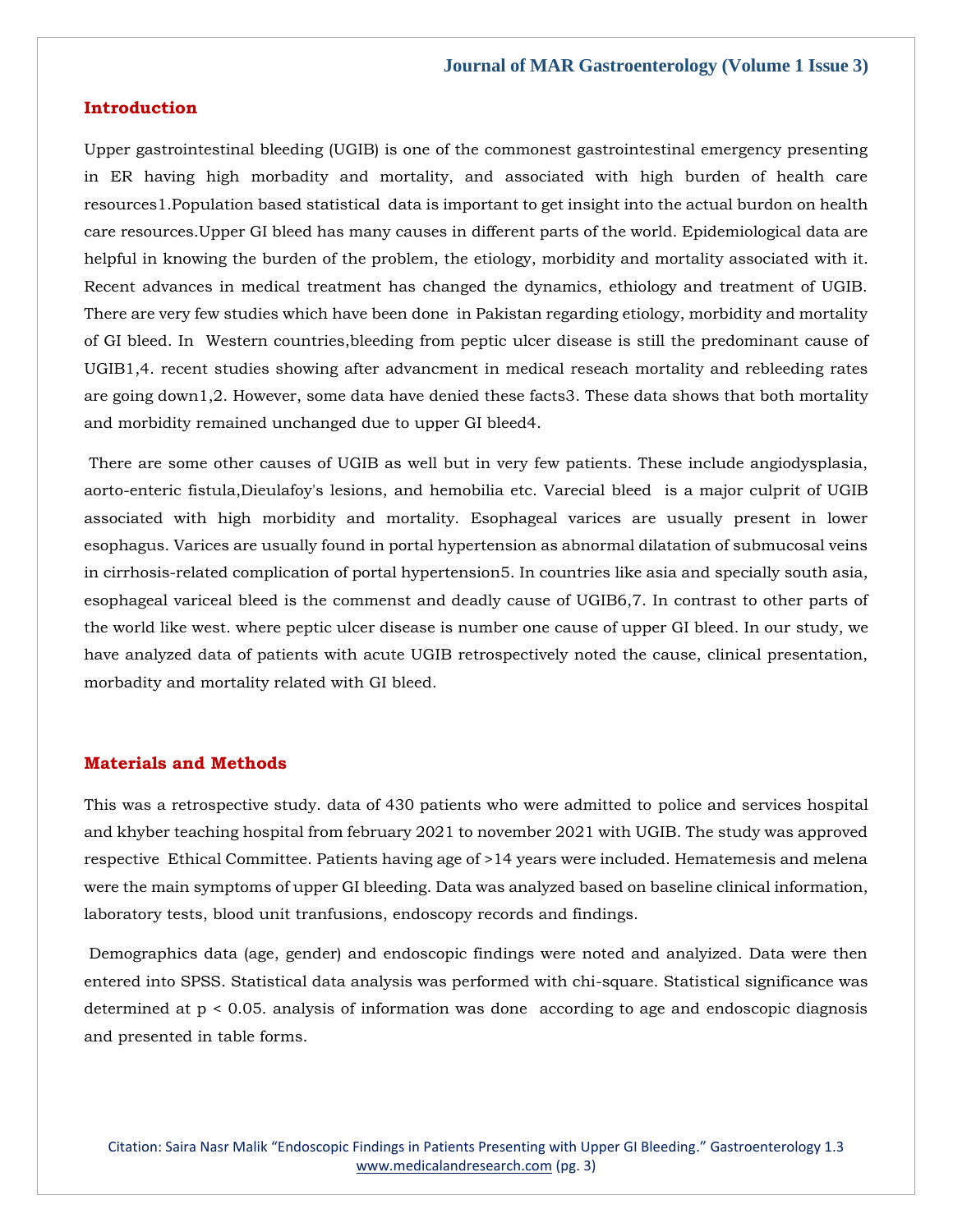## **Results**

In our study, 430 patients presenting with UGIB, in those 225 (52.3%) were males and 205 (47.7%) were females. Male to female ratio was 1.09:1. Mean age was 52 years having standard deviation of 15 years. Males mean age was 49 years while females mean age was 50 years. Age of the youngest patient presented was 15 years while 85years was oldest patient was 85 year. Majority of patients belonged to the fifth decade. About half of the patients 224(52%) having UGIB were having age between 41-60 years.

| <b>Characteristics</b> | $N\%$      |
|------------------------|------------|
| Age(years)             |            |
| mean                   | 52         |
| Standard deviation     | 15         |
| Range                  | 14-85      |
| Gender                 |            |
| male                   | 225(52.3%) |
| female                 | 205(47.7%) |
| Age group(years)       |            |
| <40                    | 100(23.2%) |
| $41 - 60$              | 224(52%)   |
| >60                    | 106(24.7%) |

## **Demographic features in patients presenting with upper GI bleeding.**

| <b>Endoscopic findings</b> | Total%      |
|----------------------------|-------------|
| Esophageal varices         | 224(52%)    |
| gastropathy                | 64(15%)     |
| gastritis                  | 43(10%)     |
| Fundal varices             | 34(8%)      |
| Duodenal ulcer             | 17(4%)      |
| Esophageal ulcer           | 15(3.4%)    |
| Gastric ulcer              | $10(2.3\%)$ |
| Gastric erosion            | $8(1.86\%)$ |
| duadenitis                 | $6(1.39\%)$ |
| Gastric tumor              | $4(0.93\%)$ |
| Esophageal erosions        | $2(0.46\%)$ |

Citation: Saira Nasr Malik "Endoscopic Findings in Patients Presenting with Upper GI Bleeding." Gastroenterology 1.3 [www.medicalandresearch.com](http://www.medicalandresearch.com/) (pg. 4)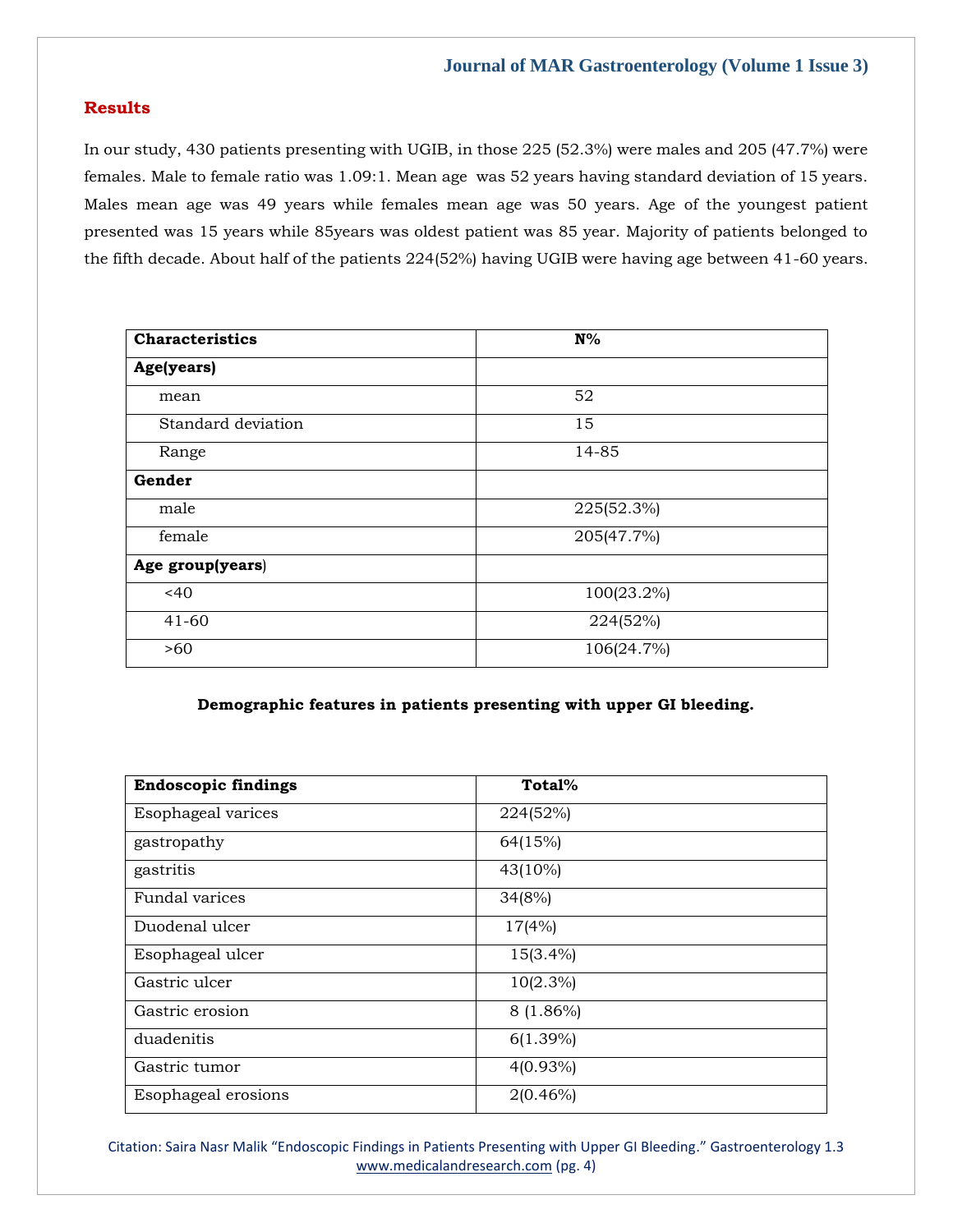| esophagitis         | $1(0.23\%)$ |
|---------------------|-------------|
|                     |             |
| Dieulefoy, s lesion | $1(0.23\%)$ |
|                     |             |
|                     |             |
| Esophageal tumor    | $1(0.23\%)$ |
|                     |             |
|                     |             |

#### **Endoscopic findings distribution is patients presenting with upper GI bleeding.**

Table 2 shows the endoscopic findings in patients of UGIB in our study. esophageal varices was the predominant findings on endoscopy occuring in more than 50% of the patients admitted with UGIB 52% (n = 224). portal hypertensive gastropathy was on 2nd number after esophageal variceal bleed diagnosed in 64 (15%) patients. There were some other minor causes of upper GI bleed, in decreasing order of frequency by erosive gastritis (43, 10%), fundal varices (34, 8%), duodenal ulcer (17, 4%) and other very rare causes (Table 2). If we compare distribution of endoscopic findings according to gender, esophageal varices, erosive gastritis, gastric ulcers and upper GI malignancy were more present in male patients as compared to female patients presenting with upper GI bleed. Portal hypertensive Gastropathy, erosive esophagitis and peptic ulcer were more likely to be present in female UGIB patients.

## **Discussion**

In our study, mean age of presentation was of 52 years which is on lower side as compared to western countries mean age of UGIB patients 7,8. This also shows high rate of aged population in western parts. In our study, UGIB was more commonly diagnosed in male patients when compared to females, having a male to female ratio of 1.09:1. This was comparable to the data reported in western studies in which male patient ratio was greater than females2,9 . The commonest cause of UGIB found in this study was upper GI bleeding secondary to esophageal varices (52%). It was followed by other causes like portal hypertensive gastropathy, gastritis, gastric erosions and peptic ulcer. Peptic ulcer is more common in west as compared to east than esophageal varices. the diagnosis of peptic ulcer (gastric and duodenal ulcer) as cause of GI bleed were found in 6.3% of patients in our study which is very low as compared to west. Other local and international studies shows the exact results as well10,12. In contrast to our study findings, several other studies showed peptic ulcer disease as the commonest culprit of UGIB 13,16. High number of esophageal varices in south asian people like India and Pakistan is mainly due to the high prevalence of viral hepatitis (Hepatitis B and C) related cirrhosis. Comparable results to our study are also found in other local studies as well. In a local study, 53% of cases had esophageal varices and 20% had peptic ulcer disease17 . In our study, portal hypertensive gastropathy was the second most common cause of UGIB while in another local study, 64% of cases had esophageal varices and gastric erosions were the second most common cause, i.e., erosive gastritis 15% and PUD 10% of cases 18.

Citation: Saira Nasr Malik "Endoscopic Findings in Patients Presenting with Upper GI Bleeding." Gastroenterology 1.3 [www.medicalandresearch.com](http://www.medicalandresearch.com/) (pg. 5)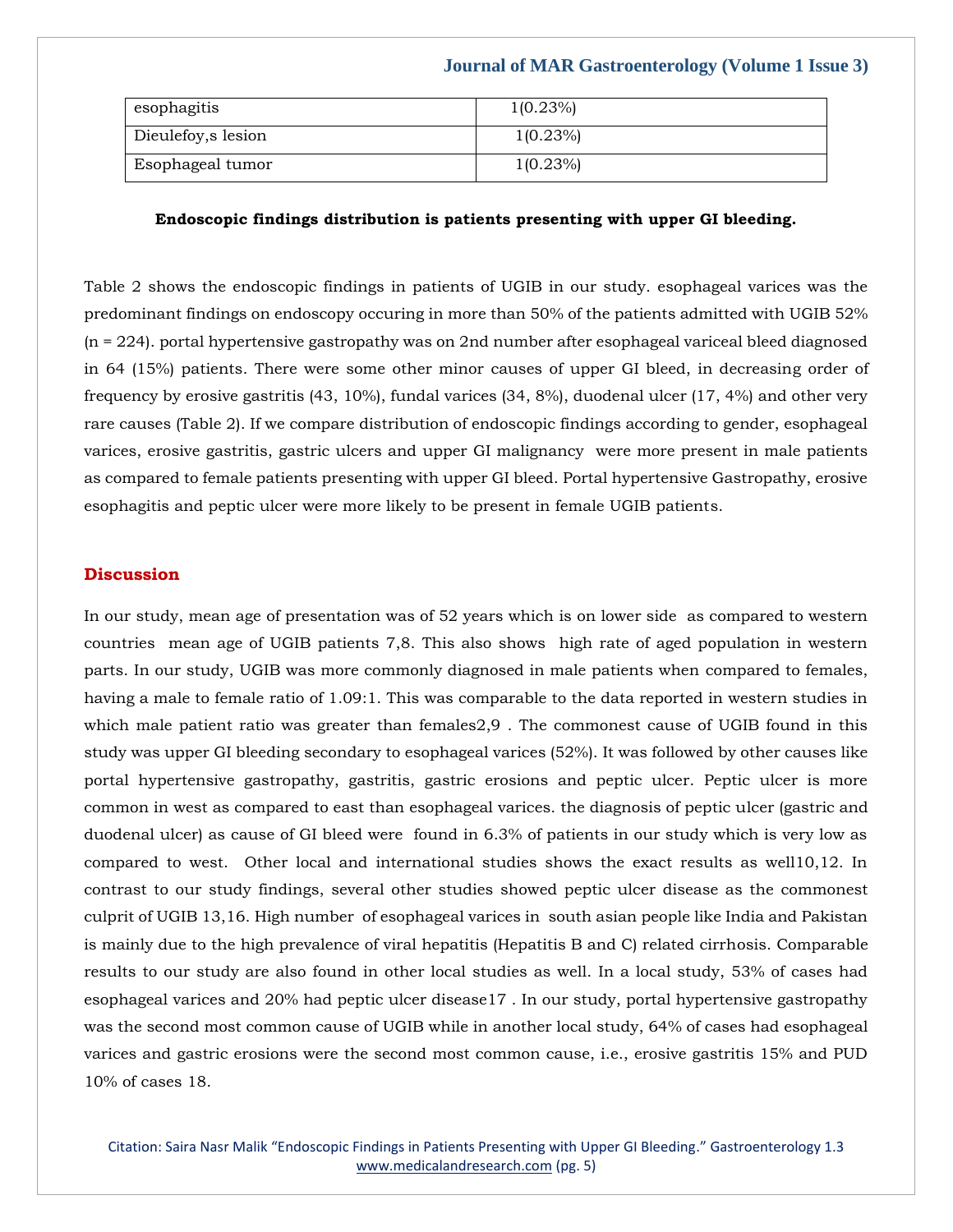There were some limitations in our study. As our study was carried out at a tertiary care centre, it may not be representative of the general population. Many patients with milder symptoms may not report to the hospital. Another important thing is that as our hospital is a government run setup, patients mostly belonging to low socioeconomic status come here. Multicenter studies targeting clinics providing EGD services should also be taken into account in future studies to further improve our understanding of different etiologies of UGIB.

## **Conclusions**

It is very essential to have a basic understanding of different conditions causing UGIB. Our study showed that patients presenting with UGIB was more prevelant in male patients. esophageal variceal bleed was the major significant cause of UGIB and peptic ulcer bleed was was not as common when compared to the western parts . Esophageal varices, erosive gastritis, peptic ulcers and upper GI malignancies were predominantly found in male UGIB patients. Conversely, female patients presenting with UGIB, portal hypertensive gastropathy, erosive esophagitis and gastric ulcer were major findings on EGD. Esophageal variceal bleeding was mainly a diagnosis in middle age patients. While erosive gastritis, peptic ulcer, gastric erosions and peptic duodenitis were more present in older patients as compared to older patients.

## **References**

1. Loperfido S, Baldo V, Piovesana E, Bellina L, Rossi K, Groppo M, et al. Changing trends in acute upper GI bleeding: A population-based study. Gastrointest Endosc 2009; 70:212 24.

2. Di Fiore F, Lecleire S, Merle V, Hervé S, Duhamel C, Dupas JL, et al. Changes in characteristics and outcome of acute upper gastrointestinal haemorrhage: A comparison of epidemiology and practices between 1996 and 2000 in a multicentre French study. Eur J Gastroenterol Hepatol 2005; 17:641 7.

3. Thomopoulos KC, Vagenas KA, Vagianos CE, Margaritis VG, Blikas AP, Katsakoulis EC, et al. Changes in aetiology and clinical outcome of acute upper gastrointestinal bleeding during the last 15 years. Eur J Gastroenterol Hepatol 2004; 16:177 82.

4. Rockall TA, Logan RF, Devlin HB, Northfield TC. Incidence of and mortality from acute upper gastrointestinal haemorrhage in the United Kingdom. Steering Committee and members of the National Audit of Acute Upper Gastrointestinal Haemorrhage. BMJ 1995; 311:222 6.

5. Laine L, Jensen DM. Management of patients with ulcer bleeding. Am J5. Ahmed A, Ali L, Shehbaz L, Nasir S, Rizvi SRH, Aman MZ, Ali Z: The prevalence of acute upper gastrointestinal bleeding and the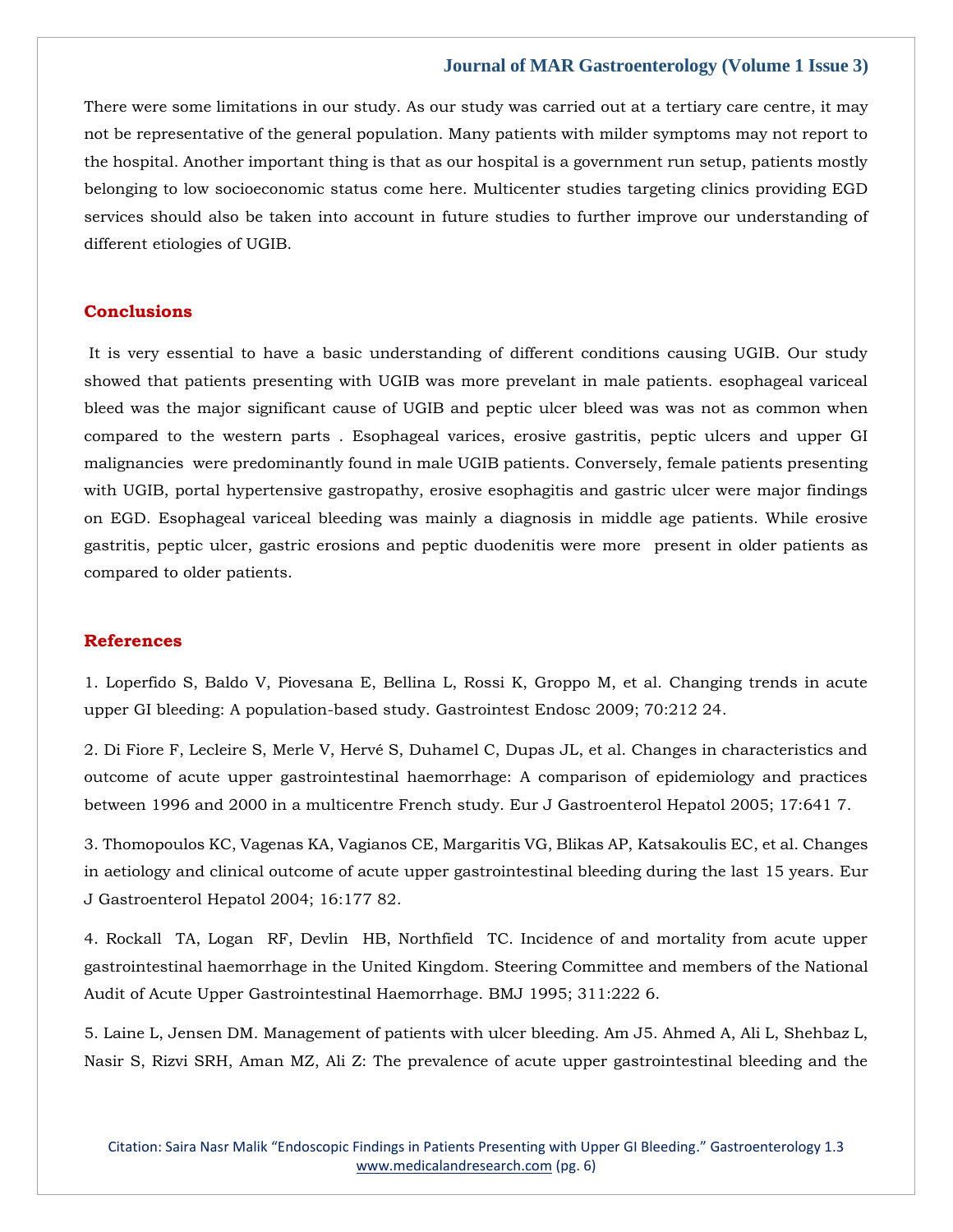factors causing hemorrhage as observed at a tertiary health care centre in Karachi, Pakistan. Pak J Surg. 2017, 33:36-40.

6. Hadayat R, Jehangiri AU, Gul R, Khan AN, Said K, Gandapur A: Endoscopic findings of upper gastrointestinal bleeding in patients with liver cirrhosis. J Ayub Med Coll Abbottabad. 2015, 27:391- 394.

7. Theocharis GJ, Thomopoulos KC, Sakellaropoulos G, Katsakoulis E, Nikolopoulou V: Changing trends in the epidemiology and clinical outcome of acute upper gastrointestinal bleeding in a defined geographical area in Greece. J Clin Gastroenterol. 2008, 42:128-133. 10.1097/01.mcg.0000248004. 73075.ad

8. Zaltman C, Souza HS, Castro ME, Sobral M de F, Dias PC, Lemos V Jr: Upper gastrointestinal bleeding in a Brazilian hospital: a retrospective study of endoscopic records. Arq Gastroenterol. 2002, 39:74-80. 10.1590/S0004-28032002000200002

9. Mustapha SK, Ajayi N, Jibrin YB, Shehu A: Aetiology of upper gastrointestinal bleeding in North-Eastern Nigeria: a retrospective review of endoscopic findings. Nigerian J Gastroenterol Hepatol. 2009, 1:75-78.

10. Dewan KR, Patowary BS, Bhattarai S: A study of clinical and endoscopic profile of acute upper, gastrointestinal bleeding. Kathmandu Univ Med J. 2014, 12:21-25. 10.3126/kumj.v12i1.13628

11. Suba M, Ayana SM, Mtabho CM, Kibiki GS: The aetiology, management and clinical outcome of upper gastrointestinal bleeding among patients admitted at the Kilimanjaro Christian Medical Centre in Moshi,Tanzania. Tanzan J Health Res. 2010,

12. 12:302-305. 10.4314/thrb.v12i4.51073 12. Sarwar S, Dilshad A, Khan AA, Alam A, Butt AK, Tariq S, Ahmad I: Predictive value of Rockall score for rebleeding and mortality in patients with variceal bleeding. J Coll Physicians Surg Pak. 2007, 17:253-256. 05.2007/JCPSP.253256

13. Botianu A, Matei D, Tantau M, Acalovschi M: Mortality and need of surgical treatment in acute upper gastrointestinal bleeding: a one year study in a tertiary center with a 24 hours / day 7 days / week endoscopy call. Has anything changed?. Chirurgia (Bucur). 2013, 108:312- 318.

14. Singh SP, Panigrahi MK: Spectrum of upper gastrointestinal hemorrhage in coastal Odisha . Trop Gastroenterol. 2013, 34:14-17.

15. Gurung RB, Joshi G, Gautam N, Pant P, Pokhrel B, Koju R, Bedi TR: Upper gastro intestinal bleeding: aetiology and demographic profile based on endoscopic examination at Dhulikhel hospital, Kathmandu University Hospital. Kathmandu Univ Med J. 2010, 8:208-211. 10.3126/kumj.v8i2.3560